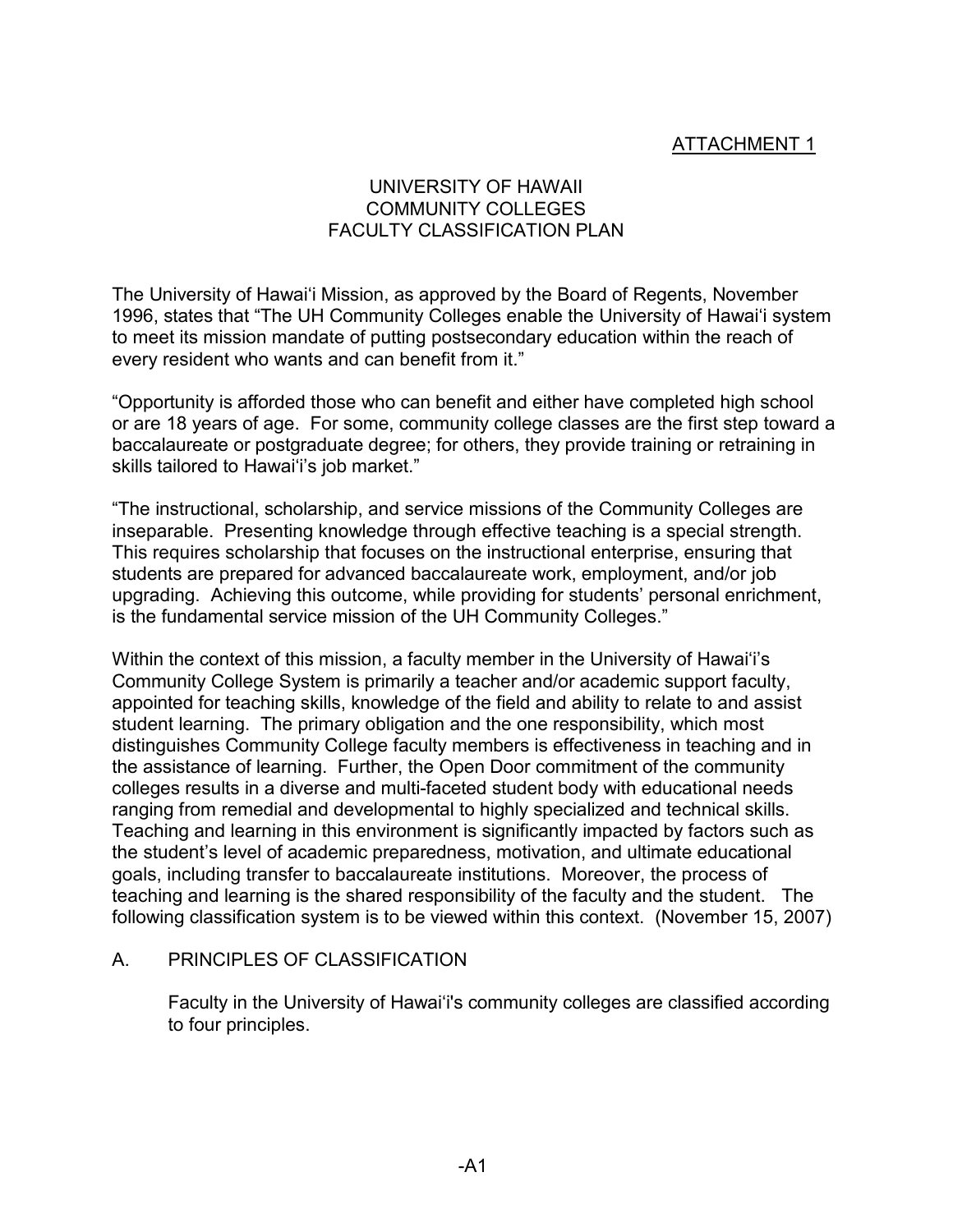- 1. Community College faculty members develop and maintain excellence in their area of primary responsibility: teaching and learning or the professional support of teaching and learning, or a combination of both (including both credit and non-credit areas). (November 15, 2007)
- 2. Community College faculty members understand and are committed to the open-door philosophy and to the complementary ideals of teaching and learning and service within their college and community.
- 3. Community College faculty members achieve and maintain excellence over time and through varied endeavors.
- 4. Community College faculty members recognize their students' diverse educational needs and are committed to providing the necessary academic rigor, support and encouragement that will permit students to achieve their educational goals.

This classification plan recognizes two distinct phases in developing and maintaining faculty excellence: these are the probationary period and the period after the award of tenure.

Because of the high value placed on teaching and learning, prior to the granting of tenure, faculty are expected to demonstrate excellence in teaching or the primary area of responsibility. Simultaneously, they are expected to contribute service as befit members of an institution of higher learning that is also a public agency. (July 17, 1992; am: Nov. 15, 2007)

With the granting of tenure, the University of Hawai'i recognizes both the continuing need for the faculty member's service and the achievement of excellence during the probationary period. Tenured faculty are expected to sustain the excellence that contributed to their tenure and to continue developing their skills as professionals and leaders in their college and community.

This classification plan also recognizes, however, that at different stages in a faculty member's career, responsibilities and emphases may change in response to the needs of the college, the nature of its community, the availability of opportunities, and the evolution of individual professional interests and expertise. Faculty are challenged, therefore, to follow multiple paths in the performance of their responsibilities.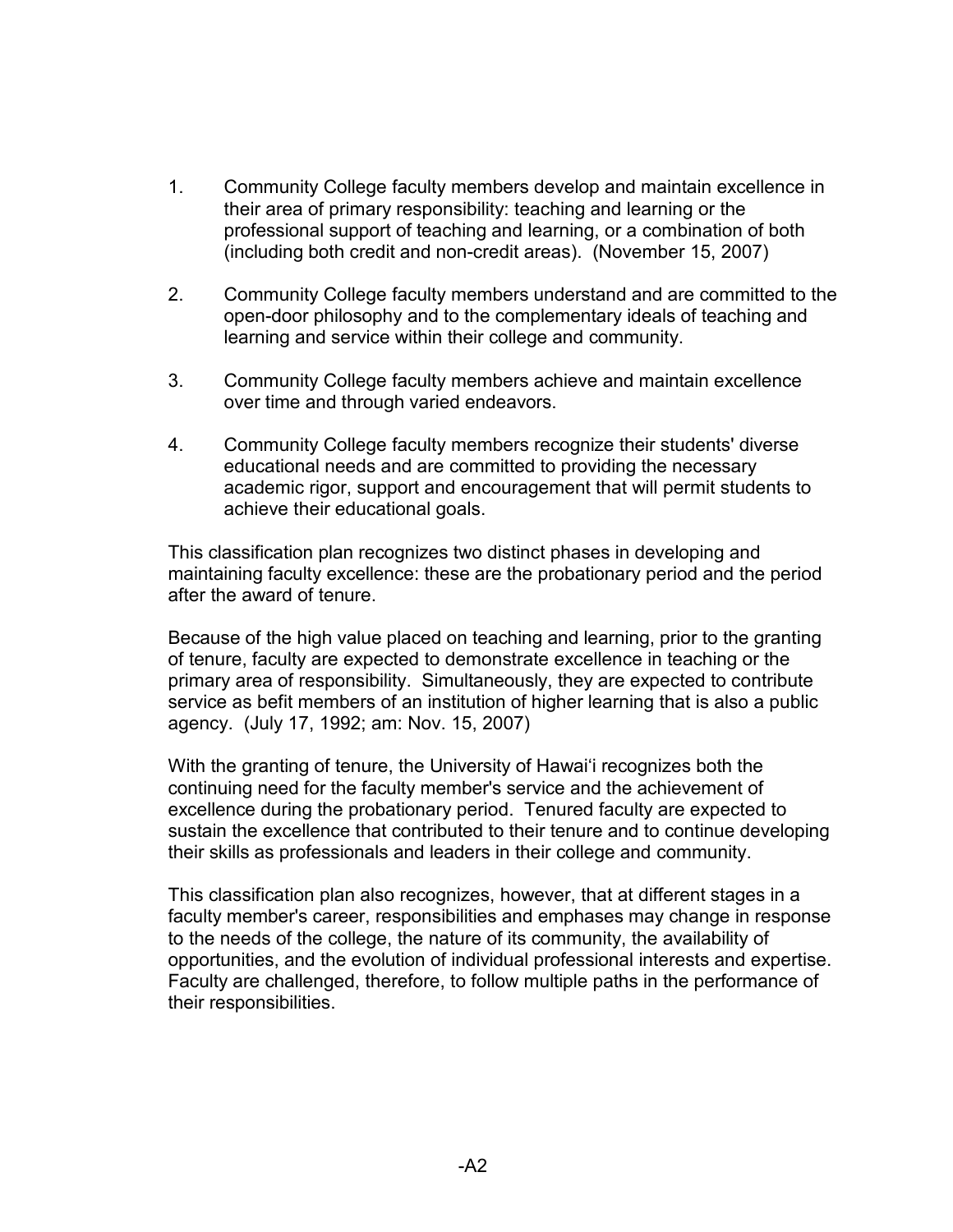During the tenure and promotion review process, the faculty's primary responsibilities are carefully evaluated. This process makes essential the use of insightful professional judgment by both faculty reviewers and administrators.

### B. PRIMARY RESPONSIBILITIES OF FACULTY

Community College faculty members should strive for excellence in the performance of their primary responsibilities. Where appropriate, they design measurable or observable learning outcomes and assess and provide evidence of student learning. Above all they work to improve student achievement and success. However, critical assessment and evaluation of excellence will be conducted with due consideration for individual assignments and institutional needs.

It is recognized that in certain situations, a faculty member's responsibilities may encompass a combination of instruction, academic support, and economic development and customized training. In such instances, the faculty member may choose to present a case for reappointment, tenure, or promotion on a combination of performance and accomplishment in the four areas. (Nov. 15, 2007)

#### 1. INSTRUCTION

Instructional faculty members are primarily teachers. This primary focus entails the responsibility to develop an educational philosophy and methodology that will challenge and stimulate students; to require academic rigor and discipline; and to assist students to understand concepts, solve problems, and learn to think independently. At the same time, faculty members need to be responsive to students, be concerned with developing their potential, and be willing to serve as role models, academic advisors, mentors, and leaders. Faculty must motivate students, work with a wide diversity of student abilities and needs, and develop within them the capacity to become life-long learners. In this manner, faculty members promote social responsibility while providing professional assessment of student learning. To carry out these responsibilities, faculty members must maintain currency and understanding in their fields, must continually search for the most effective means of teaching, and must contribute to the development of the curriculum and program improvement. (July 17, 1992)

In certain areas, most specifically vocational education and discipline areas such as science, learning skills, and art, where there is an expectation that shops and laboratories must be maintained, materials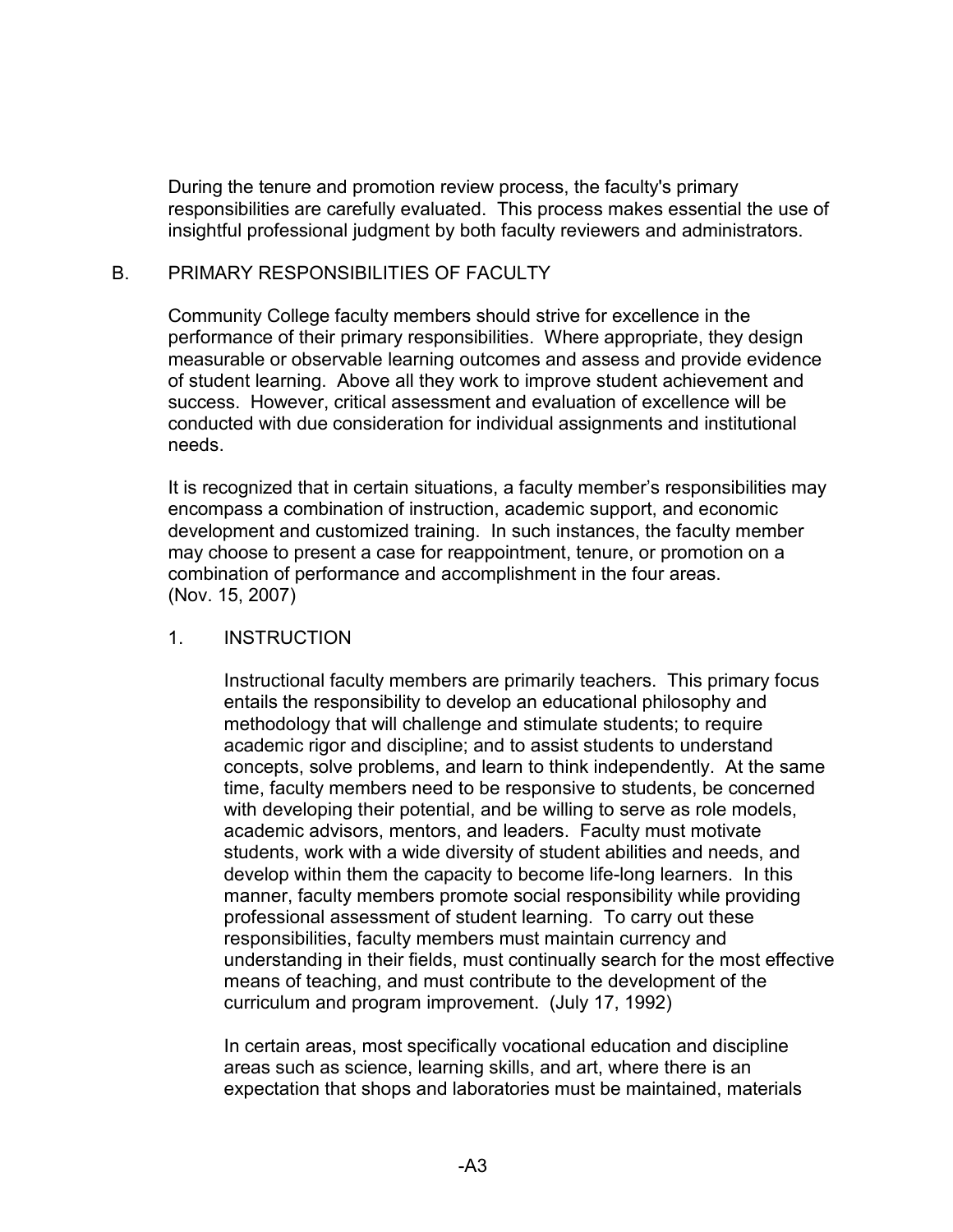located, supplies and equipment ordered, and students supervised in shop or lab activities, these additional expectations will be considered a vital part of faculty contribution to the campus. (Nov. 15, 2007)

## 2. CONTINUING EDUCATION AND TRAINING

Faculty members in continuing education, customized training units have primarily program development and administrative responsibilities for continuing education classes. Because continuing education and training is market-driven and focused on life-long learning, faculty working in this area need to challenge the "traditional limits on education" and develop new and innovative strategies for creating dynamic learning environments for the adult life-long learner. They are primarily responsible for workforce and community needs assessment and the development, selection and implementation of curriculum and revision of existing classes. These responsibilities may include determining the number of new class offerings, recommending appropriate fees for public and contract classes, marketing of classes, training and developing practitioners/new hires for continuing education instruction by teaching educational concepts and principles; identifying and recommending appropriate trainers and developing appropriate performance measures based on established objectives. Achievement of desired outcomes may be assessed, as appropriate, through a combination of quantitative and qualitative measures. (am: Nov. 15, 2007)

## 3. ACADEMIC SUPPORT

Resource Professionals (e.g. librarians, media coordinators/specialists, learning assistance center directors/staff) gather, organize, circulate, develop, and evaluate resources in support of the educational mission of the college. They also provide instructional faculty with expertise through their knowledge of learning resources and styles, alternate learning modes or methods for the assessment of student learning; in settings outside of the classroom, they organize learning activities for students, including providing instruction on information literacy or study skills. Resource faculty members are essential partners with instructional faculty, supporting teaching and learning through preparation and organization of teaching aids, and disseminating information and teaching tools designed to serve the needs of diverse students, many with special needs. To discharge this responsibility, they must support and facilitate faculty, staff, and student use of resources, and must contribute to the improvement of the quality and availability of resources. (am: Nov. 15, 2007)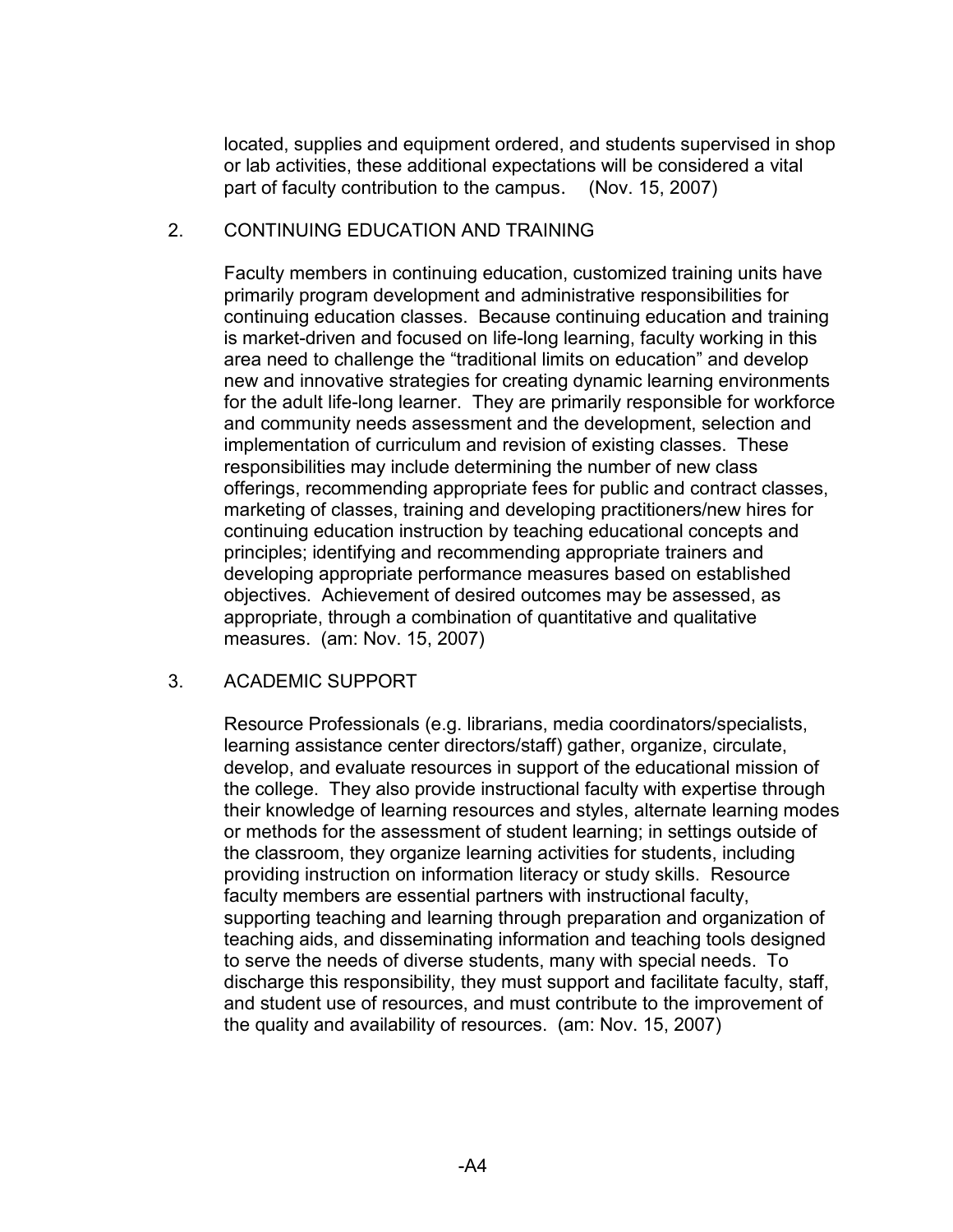## 4. COUNSELING

Counseling faculty are both counselors and educators who specialize in students' personal and academic growth and development. Counselors help students to integrate educational and career-life goals by improving student ability at problem-solving, decision-making, interpersonal skills, self-management, and self-expression. In addition, counselors assist students to remove barriers that impede academic progress and to establish and work towards realistic career goals. Counselors facilitate such instructional activities as workshops and seminars to assist students to examine personal, educational, and social values; establish and work towards realistic career goals; and identify appropriate resources to meet individual needs.

Counseling faculty must also be sensitive to the needs of a widely diverse student population and to specific groups of students with special needs for example, immigrants, students with disabilities, persons with limited English proficiency, and adult learners, among others. Counselors must, therefore, be familiar with the stages of student development and with new developments in counseling theory. It is expected that they will constantly refine their skills in interpersonal relations and communication. (July 17, 1992; am: Nov 15, 2007)

# C. OTHER RESPONSIBILITIES OF FACULTY

In addition to the primary responsibilities, faculty members are expected to participate in other essential areas such as professional and self-development, and to contribute to their college and community in other ways. These activities may include active participation in institutional assessment and planning, research or publication. These contributions can be made in a variety of ways that are necessary to the effective functioning of the institution, including service.

1. Institutional Service. This category refers to a broad spectrum of activities, including general administration (serving as department or division head or faculty senate chair); attending meetings and functions common to university campuses; serving on University committees; systemwide special project coordination; acting as a campus public relations liaison; technical systems designer; holding office or serving and actively participating on committees of faculty senates and other recognized faculty organizations; acting as special project leader or conference coordinator; engaging in major curriculum revision; new program development including marketing and promotion of classes, and proposal or grant application writing; assignment as student activities coordinator, student development coordinator; coordinating with outside agencies; serving as a mentor to junior faculty members and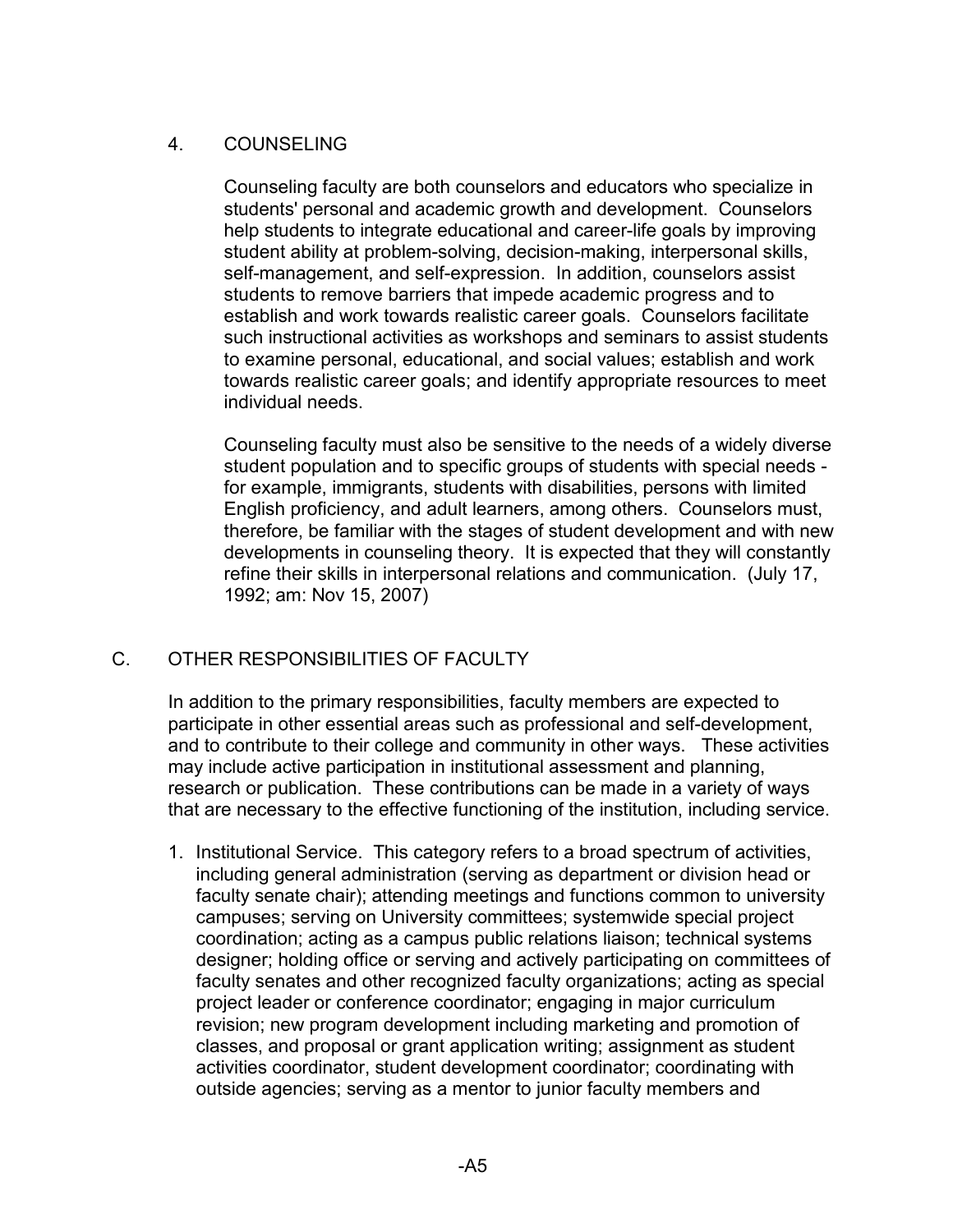lecturers; and other academic duties that are part of the assigned responsibility.

- 2. Professional Service. This category includes serving a State, national, or international organization, related to the faculty member's professional status, as an officer, board member, journal editor, etc.
- 3. Public Service. This category refers to activities which normally occur outside of the college and are related to the faculty member's professional status. These activities include consulting; making speeches to public groups; playing a leadership role in public organizations; conducting on-campus conferences and workshops for the benefit of the community at-large; writing for non-academic publications; providing expert testimony; providing expert technical assistance to Federal, State, or county agencies; and other related activities that serve the public.

Note, however, that if faculty members are provided assigned time to perform these or any other duties, then these are to be considered primary duties. (July 17, 1992; am: Nov. 15, 2007)

D. FACULTY CLASSIFICATION RANKS

Instructor (C2)

Faculty at Rank 2 perform competently with increasing professional maturity in the area of primary responsibilities. They instruct students and/or provide academic support to students. They work under the guidance of colleagues to develop an understanding of student needs in their discipline or area of primary responsibility. They begin to provide college and community service. They are expected to participate in professional and self-development activities.

Those hired as an Instructor must meet the community colleges minimum qualifications for education, experience, and certification, as appropriate.

Those who, at initial appointment, are deemed to be generally qualified to perform the duties and responsibilities of an Instructor, except that the minimum qualifications for the Instructor level have not yet been completed, may be appointed as an Acting Instructor. Further, appointment as Acting Instructor is contingent upon an approved plan of professional self-improvement which is designed to meet the minimum qualifications for Instructor, and should be completed within three (3) years from the time of first employment in this rank. Extensions beyond the three years may be granted by the Chancellor due to extenuating or exceptional circumstances. (July 17, 1992)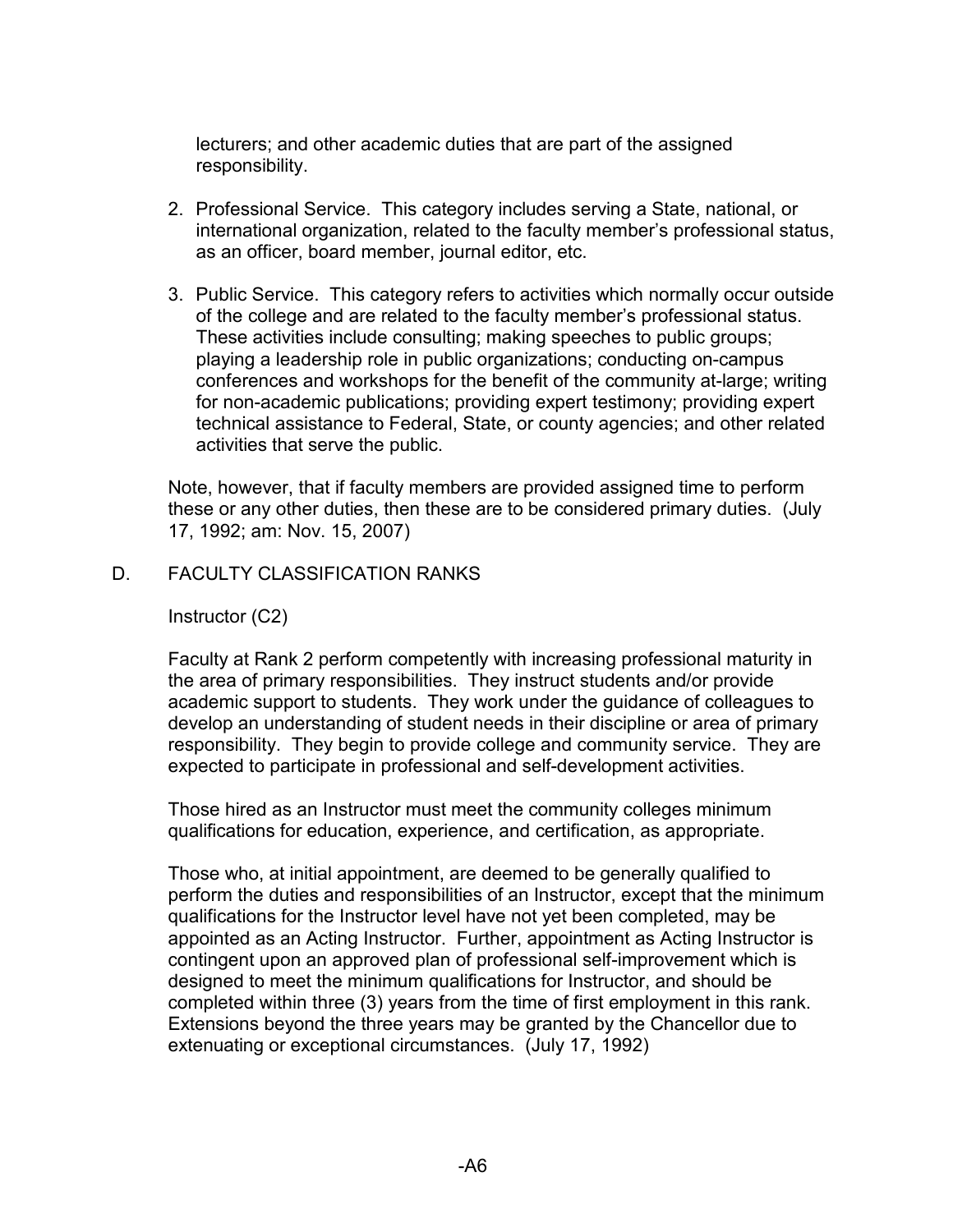Assistant Professor, Community Colleges (C3)

Faculty at Rank 3 effectively maintain a professional level of performance and productivity in the area of primary responsibilities. They maintain their expertise in current discipline content and methodologies, and in the understanding of student educational needs. They develop an understanding of the relationship of their discipline to the students' total instructional program and they contribute to the development activities at the discipline and campus level. They work independently and with colleagues to develop, revise and select curriculum materials, instructional techniques, and student-needs-assessment strategies at the course or discipline level. They also provide service to the college and community outside of the area of primary responsibilities and leadership in discipline, department, or college activities. They sustain involvement in professional and self-development activities. At this rank, faculty members begin to serve as Division Personnel Committee members, provide leadership in campus committees or task groups and serve as mentors or resources to other faculty.

A minimum of five years of service as Instructor (C2) is required for promotion to Assistant Professor, Community Colleges. Therefore, application for promotion to Assistant Professor, Community Colleges, may be made after completing four years of service as Instructor. Waiver of time-in-rank requirements may be approved in accordance with the *Community College Tenure and Promotion Guidelines*. (July 17, 1992; am: Nov. 15, 2007)

Associate Professor, Community Colleges (C4)

Faculty at Rank 4 perform consistently at a highly effective professional and productive level in the area of primary responsibilities. They maintain their expertise in current discipline content and methodologies, and in the understanding of student needs. They provide individual leadership to colleagues in their discipline area, college, or university. In addition, they work with colleagues in other disciplines to facilitate student learning. They initiate, coordinate, and participate in discipline-related projects at the campus or system level to include significant program or curricular modification. It is expected that they will provide significant service to the college and community outside of the area of primary responsibilities and that they will sustain involvement in professional and self-development activities. Faculty at this rank are expected to accept appointments to serve as Division or Department Chairpersons. Other examples of leadership may include involvement in program review and other assessment and planning activities for the campus.

A minimum of four years of service as Assistant Professor, Community Colleges (C3) is required for promotion to Associate Professor, Community Colleges. Therefore, application for promotion to Associate Professor, Community